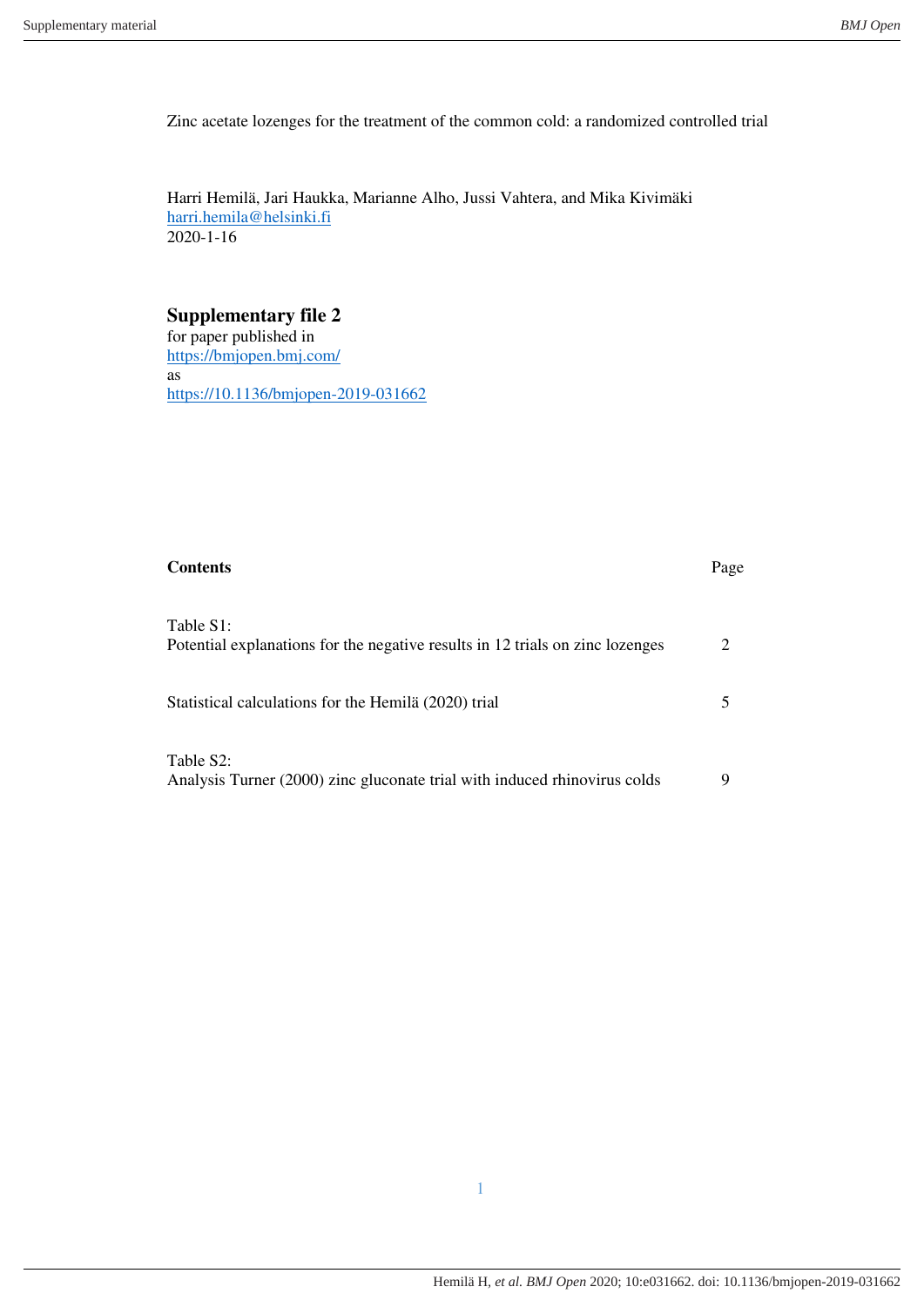| ingredients<br>" hydrogenated palm kernel and cotton seed oils were also<br>Turner 2000 [9]<br>69<br>Zinc acetate<br>constituents of the lozenges, according to the list of<br>Induced colds<br>ingredients provided with the commercial product (Halls Zinc<br>Defense) marketed by Warner Lambert, which is also the<br>supplier of the zinc acetate lozenge clinical prototypes<br>studied by Turner et al. [1].<br>At the high temperatures (157°C) used in the manufacture of<br>hard candy, these ingredients react with positively charged<br>zinc ions ( $Zn^{2+}$ ions) derived from zinc acetate to yield zinc<br>oleate, stearate, and palmitate waxes, which are incapable of<br>releasing $Zn^{2+}$ ions."<br>Ref 17 https://doi.org/10.1086/320177<br>Turner did not respond to this criticism, which indicates that<br>the criticism has not been refuted.<br>$+$ low dose Ref 18 and 19<br>Zinc dose shown on the left-hand side is the planned dose, but<br>the actual dose used by participants was not reported.<br>Turner 2000 [9]<br>Zinc acetate<br>69<br>The same<br>Natural colds<br>30<br>Turner 2000 [9]<br>Zinc acetate<br>The same<br>Induced colds<br>30<br>Turner 2000 [9]<br>Zinc acetate<br>The same<br>Natural colds<br>"Farr et al. , 90 mg citric acid (2% of lozenge weight)<br>184<br>Farr 1987 [10]<br>Zinc<br>The significance of the added citric acid was unknown until a<br>Trial 1<br>+ citrate<br>1988 article by solution chemist R. Bruce Martin, Ph.D., was<br>published showing the absence of ionic zinc and presence of<br>negatively charged zinc species at physiologic pH [27].<br>The reaction product was tightly bound zinc citrate" (p 484)<br><b>Ref 16</b> https://doi.org/10.1016/j.mehy.2009.10.017<br>See also about zinc and citrate:<br>DOI: 10.1128/AAC.32.4.605<br>DOI: 10.1128/AAC.32.4.606<br>DOI: 10.1128/AAC.32.4.608<br>DOI: 10.1002/jps.2600810205<br>DOI: 10.3184/095422999782775672<br>"lozenge  contained 23 mg of elemental zinc<br>A total of eight doses was administered each day" (p 1183-4)<br>which sums to 184 mg/day of elemental zinc.<br>Farr 1987 [10]<br>Zinc<br>184<br>The same | <b>Trial [Ref.]</b> | Salt and<br>relevant | Zn dose<br>(mg/day) | Problems in the lozenge composition and other problems |  |
|--------------------------------------------------------------------------------------------------------------------------------------------------------------------------------------------------------------------------------------------------------------------------------------------------------------------------------------------------------------------------------------------------------------------------------------------------------------------------------------------------------------------------------------------------------------------------------------------------------------------------------------------------------------------------------------------------------------------------------------------------------------------------------------------------------------------------------------------------------------------------------------------------------------------------------------------------------------------------------------------------------------------------------------------------------------------------------------------------------------------------------------------------------------------------------------------------------------------------------------------------------------------------------------------------------------------------------------------------------------------------------------------------------------------------------------------------------------------------------------------------------------------------------------------------------------------------------------------------------------------------------------------------------------------------------------------------------------------------------------------------------------------------------------------------------------------------------------------------------------------------------------------------------------------------------------------------------------------------------------------------------------------------------------------------------------------------------------------------------------------------------------------------------------------------|---------------------|----------------------|---------------------|--------------------------------------------------------|--|
|                                                                                                                                                                                                                                                                                                                                                                                                                                                                                                                                                                                                                                                                                                                                                                                                                                                                                                                                                                                                                                                                                                                                                                                                                                                                                                                                                                                                                                                                                                                                                                                                                                                                                                                                                                                                                                                                                                                                                                                                                                                                                                                                                                          |                     |                      |                     |                                                        |  |
|                                                                                                                                                                                                                                                                                                                                                                                                                                                                                                                                                                                                                                                                                                                                                                                                                                                                                                                                                                                                                                                                                                                                                                                                                                                                                                                                                                                                                                                                                                                                                                                                                                                                                                                                                                                                                                                                                                                                                                                                                                                                                                                                                                          |                     |                      |                     |                                                        |  |
|                                                                                                                                                                                                                                                                                                                                                                                                                                                                                                                                                                                                                                                                                                                                                                                                                                                                                                                                                                                                                                                                                                                                                                                                                                                                                                                                                                                                                                                                                                                                                                                                                                                                                                                                                                                                                                                                                                                                                                                                                                                                                                                                                                          |                     |                      |                     |                                                        |  |
|                                                                                                                                                                                                                                                                                                                                                                                                                                                                                                                                                                                                                                                                                                                                                                                                                                                                                                                                                                                                                                                                                                                                                                                                                                                                                                                                                                                                                                                                                                                                                                                                                                                                                                                                                                                                                                                                                                                                                                                                                                                                                                                                                                          |                     |                      |                     |                                                        |  |
|                                                                                                                                                                                                                                                                                                                                                                                                                                                                                                                                                                                                                                                                                                                                                                                                                                                                                                                                                                                                                                                                                                                                                                                                                                                                                                                                                                                                                                                                                                                                                                                                                                                                                                                                                                                                                                                                                                                                                                                                                                                                                                                                                                          |                     |                      |                     |                                                        |  |
|                                                                                                                                                                                                                                                                                                                                                                                                                                                                                                                                                                                                                                                                                                                                                                                                                                                                                                                                                                                                                                                                                                                                                                                                                                                                                                                                                                                                                                                                                                                                                                                                                                                                                                                                                                                                                                                                                                                                                                                                                                                                                                                                                                          |                     |                      |                     |                                                        |  |
|                                                                                                                                                                                                                                                                                                                                                                                                                                                                                                                                                                                                                                                                                                                                                                                                                                                                                                                                                                                                                                                                                                                                                                                                                                                                                                                                                                                                                                                                                                                                                                                                                                                                                                                                                                                                                                                                                                                                                                                                                                                                                                                                                                          |                     |                      |                     |                                                        |  |
|                                                                                                                                                                                                                                                                                                                                                                                                                                                                                                                                                                                                                                                                                                                                                                                                                                                                                                                                                                                                                                                                                                                                                                                                                                                                                                                                                                                                                                                                                                                                                                                                                                                                                                                                                                                                                                                                                                                                                                                                                                                                                                                                                                          |                     |                      |                     |                                                        |  |
|                                                                                                                                                                                                                                                                                                                                                                                                                                                                                                                                                                                                                                                                                                                                                                                                                                                                                                                                                                                                                                                                                                                                                                                                                                                                                                                                                                                                                                                                                                                                                                                                                                                                                                                                                                                                                                                                                                                                                                                                                                                                                                                                                                          | Trial 2             | + citrate            |                     |                                                        |  |

2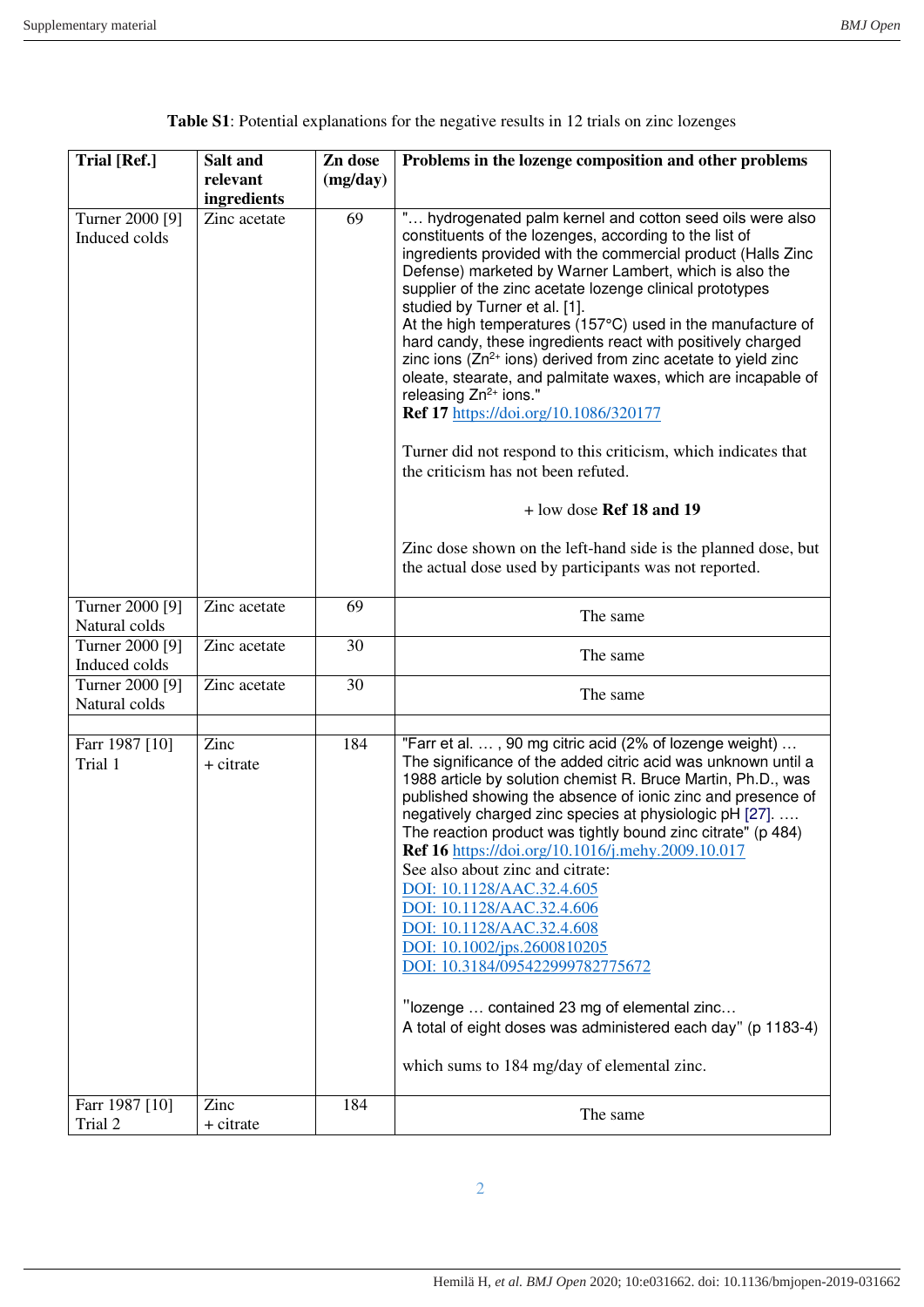| Douglas 1987<br>$[11]$  | Zinc<br>+ tartrate<br>+ carbonate          | 64  | "The Douglas et al. [22] 1987 RCT report omitted mention of<br>additive food acids in their "effervescent" zinc acetate<br>lozenges A letter from the lozenge designer and<br>manufacturer, Faulding LTD, Adelaide, South Australia,<br>indicated that the lozenges contained zinc acetate plus<br>tartaric acid and sodium bicarbonate sufficient to result in<br>strong oral effervescence [16]. Zinc acetate dissociates in the<br>presence of these added ingredients and forms several tightly<br>bound reaction products including zinc carbonate, which is<br>non-soluble and non-ionizable [38] and negatively charged<br>zinc tartrate species [39]."<br>Ref 16 https://doi.org/10.1016/j.mehy.2009.10.017<br>+ low dose, see Refs 18 and 19                                                                                                                                      |
|-------------------------|--------------------------------------------|-----|--------------------------------------------------------------------------------------------------------------------------------------------------------------------------------------------------------------------------------------------------------------------------------------------------------------------------------------------------------------------------------------------------------------------------------------------------------------------------------------------------------------------------------------------------------------------------------------------------------------------------------------------------------------------------------------------------------------------------------------------------------------------------------------------------------------------------------------------------------------------------------------------|
|                         |                                            |     |                                                                                                                                                                                                                                                                                                                                                                                                                                                                                                                                                                                                                                                                                                                                                                                                                                                                                            |
| Smith 1989 [12]         | Zinc gluconate<br>+ mannitol<br>+ sorbitol | 207 | "The lozenge of the Smith et al. trial contained mannitol and<br>sorbitol. There is experimental evidence that mannitol and<br>sorbitol bind zinc ions in the presence of saliva, which may<br>explain the negative findings in the Smith et al. trial.<br>Furthermore, Dr Smith was one of the authors of the Godfrey<br>et al. trial, which stated in its introduction (p.235) that 'it has<br>been demonstrated that mannitol/sorbitol inactivate zinc<br>by chelation in saliva' and 'mannitol/sorbitol [zinc lozenge]<br>formulations release no zinc ions when dissolved in the<br>mouth' referring to the Smith et al. trial. This indicates that<br>afterwards Dr Smith did not trust the lozenge formulation of<br>his 1989 trial."<br>Ref 19 https://doi.org/10.1177%2F2054270417694291<br>See also introduction in the Godfrey (1992) paper:<br>DOI: 10.1177/030006059202000305 |
| Weismann 1990<br>$[13]$ | Zinc gluconate                             | 45  | Low dose, see Refs 18 and 19                                                                                                                                                                                                                                                                                                                                                                                                                                                                                                                                                                                                                                                                                                                                                                                                                                                               |
| Macknin 1998<br>$[14]$  | Zinc gluconate                             | 45  | Low dose, see Refs 18 and 19                                                                                                                                                                                                                                                                                                                                                                                                                                                                                                                                                                                                                                                                                                                                                                                                                                                               |
| Eby 2006 [15]           | Zinc orotate                               | 273 | "Zinc orotate is tightly bound (0 mg iZn) and essentially<br>insoluble [50], and non-soluble compounds do not release<br>iZn<br>Lozenges were nearly insoluble and required more than<br>1 h to dissolve in the mouth. This study was the second<br>component of our 1984 clinical trial [21], and its results were<br>published in 2 mid-90s books [16,17], but were not published<br>as a peer reviewed article until 2006." (p 485)<br>Ref 16 https://doi.org/10.1016/j.mehy.2009.10.017<br>"lozenges containing either 37 mg zinc<br>One lozenge was dissolved in the mouth every 2 to 3 wakeful<br>hours" (p 1183-4)<br>which sums to 273 mg/day of elemental zinc, assuming 16 h<br>awake and 2.5 hour interval.                                                                                                                                                                     |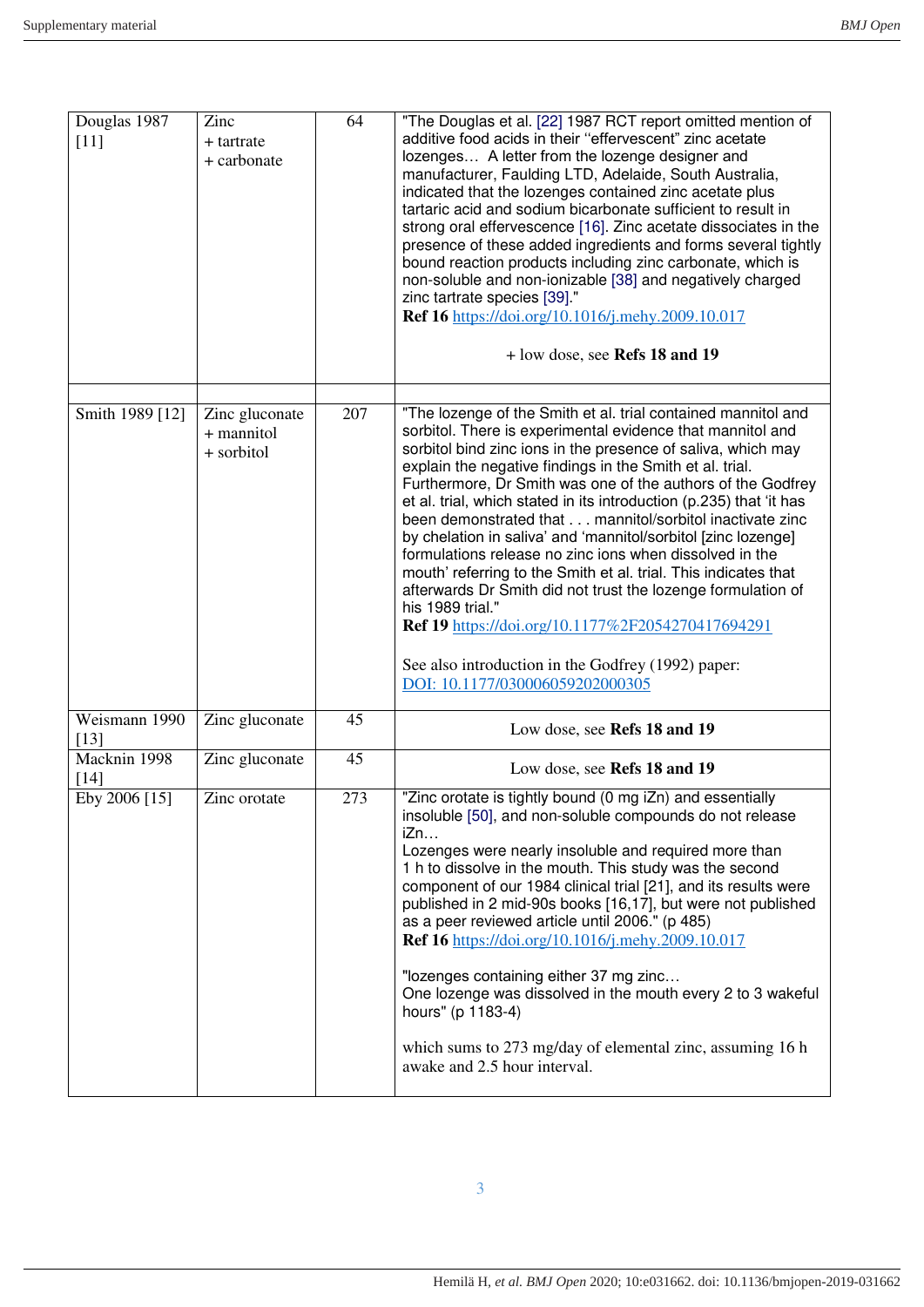| Turner 2000 [9] | Zinc gluconate       | 80 | This may be the only one of the 12 negative trials that does                                                           |
|-----------------|----------------------|----|------------------------------------------------------------------------------------------------------------------------|
|                 | <b>Natural colds</b> |    | not have a clearly plausible explanation for the lack of benefit                                                       |
|                 |                      |    | from the zinc lozenges, but there are possible explanations.                                                           |
|                 |                      |    |                                                                                                                        |
|                 |                      |    | First, the calculation of dose 80 mg/day is based on the                                                               |
|                 |                      |    | planned frequency of lozenge usage and not on                                                                          |
|                 |                      |    | reported/observed frequency of usage.                                                                                  |
|                 | A parallel           |    |                                                                                                                        |
|                 | Turner (2000)        |    | In the current trial by Hemilä (2020) the ratio of actual usage                                                        |
|                 | trial with the       |    | to planned usage was $5.1/6.0 = 85\%$ .                                                                                |
|                 | same zinc            |    | If the same ratio applied to Turner (2000) trial, the actual dose                                                      |
|                 | gluconate            |    | would have been 68 mg/day $(= 0.85*80)$ .                                                                              |
|                 | lozenge found        |    |                                                                                                                        |
|                 | significant          |    | Mossad (1996)[5], Petrus (1998)[6], Prasad (2000)[7] and                                                               |
|                 | increase $(P =$      |    | Prasad (2008)[8] asked about the actual use of lozenges and                                                            |
|                 | $0.035$ ) in the     |    | therefore their dose estimates 80-92 mg/day are based on the                                                           |
|                 | recovery rate        |    | reported usages and not on the planned usage.                                                                          |
|                 | from induced         |    |                                                                                                                        |
|                 | rhinovirus           |    | It does not seem likely that a difference between 68 mg/day                                                            |
|                 | colds.               |    | and 80-92 mg/day could render the Turner zinc gluconate                                                                |
|                 |                      |    | lozenge ineffective, but somewhat low dose may be part of the                                                          |
|                 | See p 9-11           |    | explanation for their negative finding.                                                                                |
|                 | of this              |    |                                                                                                                        |
|                 | supplement.          |    | Second, Mossad (1996)[5], Prasad (2000)[7] and Prasad<br>(2008)[8] required that colds had lasted <24 hours and nearly |
|                 |                      |    | all of the participants in Petrus $(1998)[6]$ had colds <24 hours.                                                     |
|                 |                      |    | Turner $(2000)[9]$ included participants who had colds $\leq 36$                                                       |
|                 |                      |    | hours and this longer delay between the start of symptoms and                                                          |
|                 |                      |    | the start of treatment is also a potential reason for low efficacy                                                     |
|                 |                      |    | in the Turner natural colds trial, assuming that rapid initiation                                                      |
|                 |                      |    | of treatment might be optimal.                                                                                         |
|                 |                      |    |                                                                                                                        |
|                 |                      |    | Finally, the same lozenge was effective $(P = 0.035)$ in a                                                             |
|                 |                      |    | parallel trial with induced rhinovirus type 39 colds.                                                                  |
|                 |                      |    | It is possible that the effect of zinc lozenges varies between                                                         |
|                 |                      |    | viruses so that the discrepancy between the findings for                                                               |
|                 |                      |    | natural colds and induced colds might be partly explained by                                                           |
|                 |                      |    | the types of viruses causing the symptoms.                                                                             |
|                 |                      |    |                                                                                                                        |
|                 |                      |    |                                                                                                                        |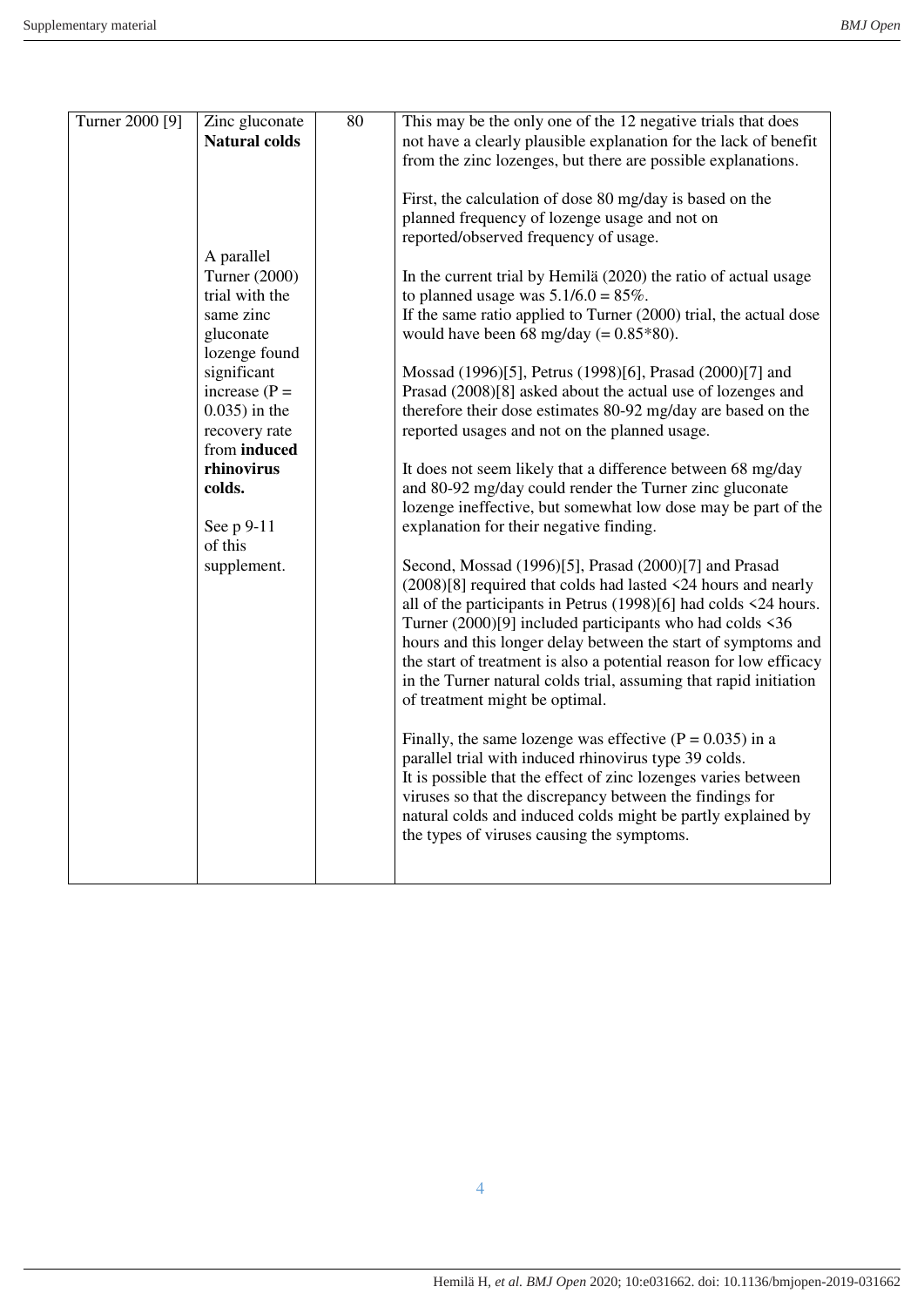#### **Statistical calculations for the Hemilä (2020) trial**

## **All participants (n = 87)**

> CrossTable(HelZinki\$Duration,HelZinki\$Zinc, prop.r ="F", prop.c ="F", pr op.t ="F", prop.chisq ="F")

Total Observations in Table: 87

|                    | Helzinki\$zinc |    |           |
|--------------------|----------------|----|-----------|
| Helzinki\$Duration |                | 1  | Row Total |
| 2                  | 4              | 5  | 9         |
| 3                  | 6              | 4  | 10        |
| 4                  | 5              | 5  | 10        |
| 5                  | 9              | 4  | 13        |
| 6                  | 7              | 1  | 8         |
| 7                  | O              | 9  | 9         |
| 8                  | 1              | 3  | 4         |
| 9                  | 2              | 2  | 4         |
| 10                 | 8              | 12 | 20        |
| Column Total       | 42             | 45 | 87        |
|                    |                |    |           |

> CrossTable(HelZinki\$Cured,HelZinki\$Zinc, prop.r ="F", prop.c ="F", prop. t ="F", prop.chisq ="F")

Total Observations in Table: 87

|    | 11 | 16 |
|----|----|----|
| 37 | 34 | 71 |
| 42 | 45 |    |
|    |    |    |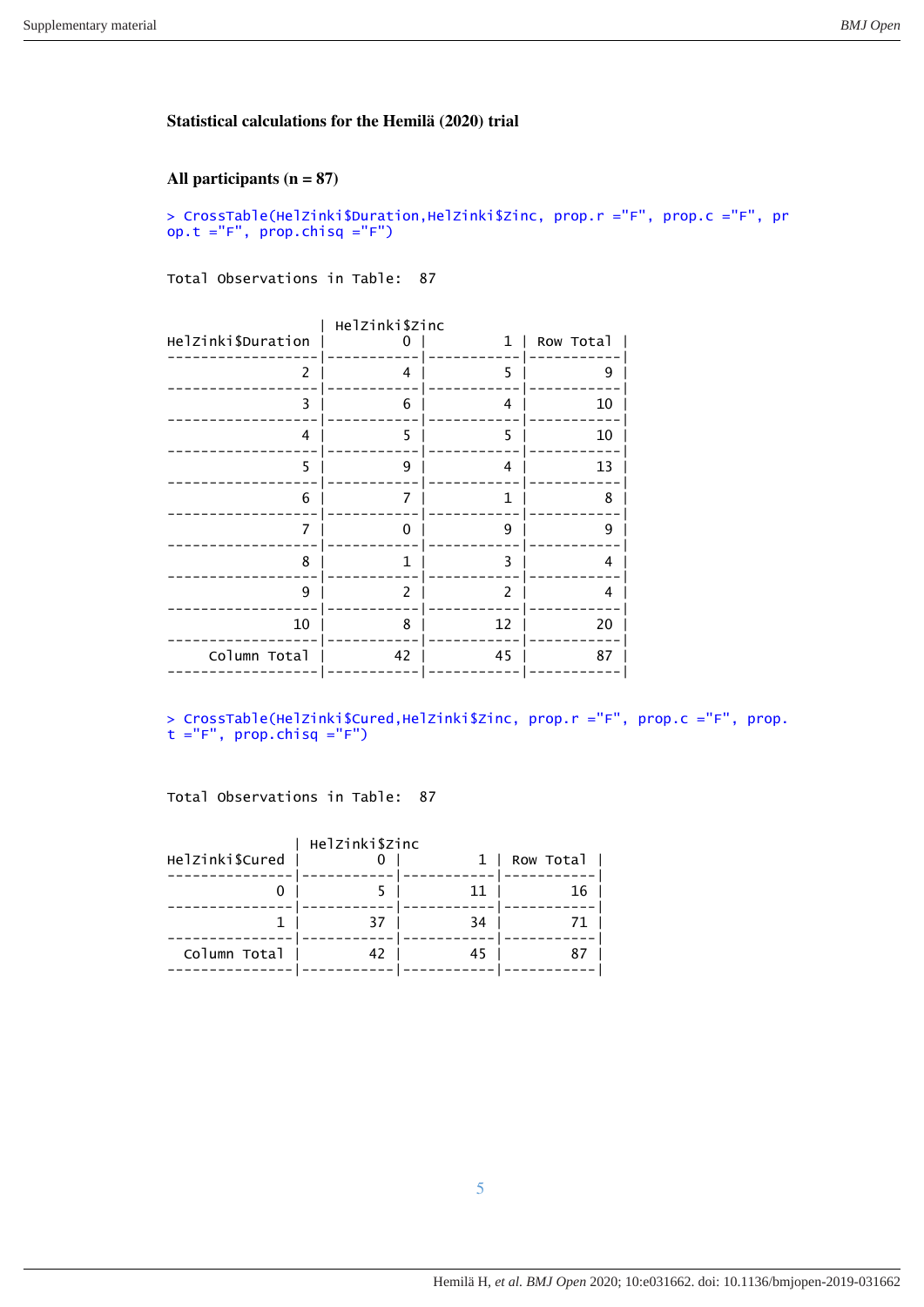#### **All participants (n = 87)**

```
> RR < - \cosh(zincsurv ~ \sim He1zinki$Zinc, method = "efron")
> RR
Call:
cosh(formula = zincsurv ~ HelZinki$Zinc, method = "efron")
 coef exp(coef) se(coef) z p 
HelZinki$Zinc -0.393 0.675 0.239 -1.64 0.1
Likelihood ratio test=2.7 on 1 df, p=0.1
n= 87, number of events= 71 
> exp(confint(RR)) 
 2.5 % 97.5 % 
HelZinki$Zinc 0.4223 1.079
```
**No sinusitis subgroup (n = 59)** 

```
> NoSinusitis <- subset(HelZinki, Sinusitis==0) 
> survNoSinus <- Surv(NoSinusitis$Duration, NoSinusitis$Cured) 
> 
> RR < -coxph(survNosinus ~ NoSinusitis$Zinc, method = "efron")> RR
Call:
cosh(formula = survNoSinus ~ NoSinusitis$Zinc, method = "efron")
                   coef exp(coef) se(coef) z p 
NoSinusitis$Zinc -0.428
Likelihood ratio test=2.1 on 1 df, p=0.147 
n= 59, number of events= 49 
> exp(confint(RR)) 
 2.5 % 97.5 % 
NoSinusitis$Zinc 0.3685 1.153
```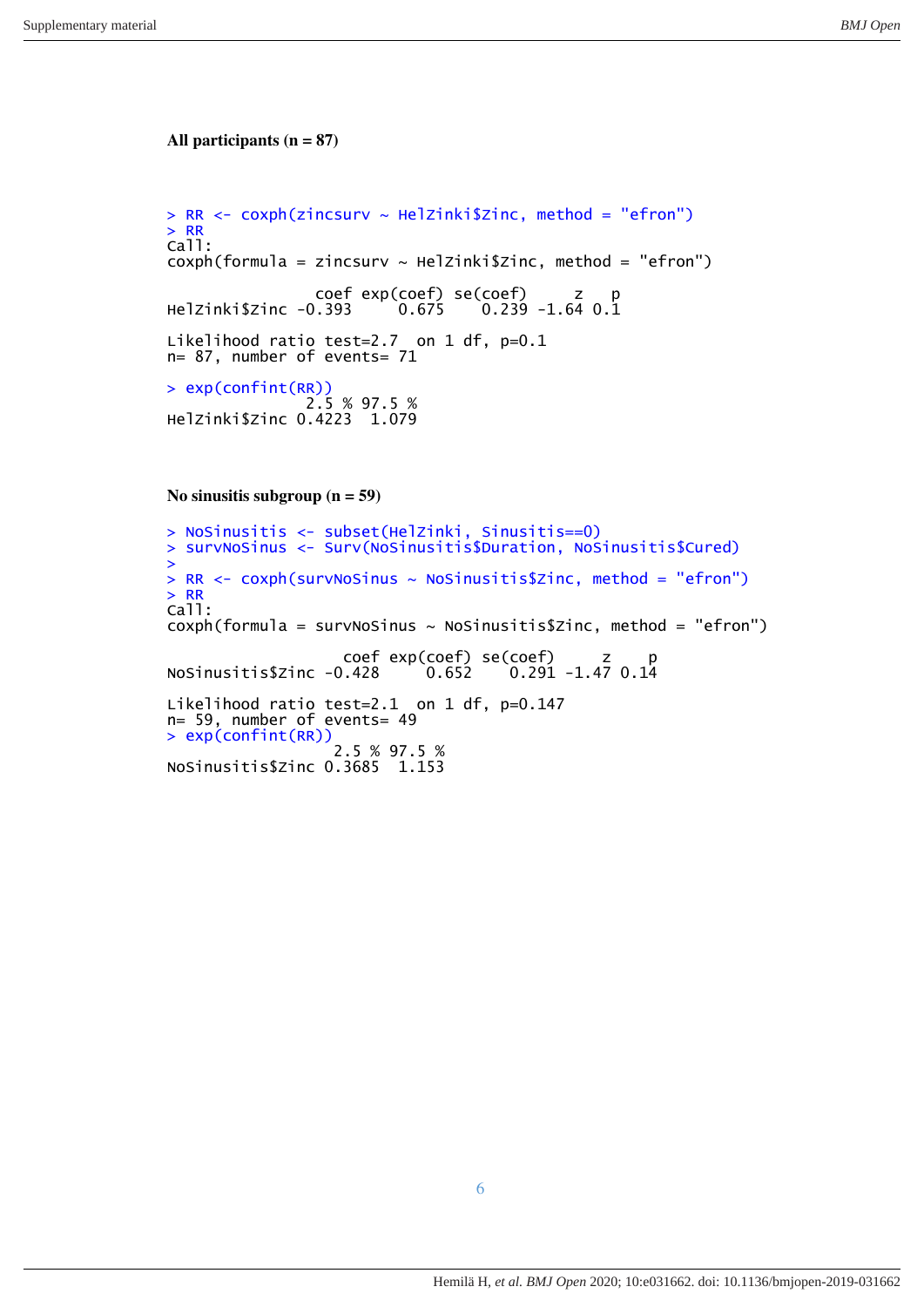#### **Participants with NO side effects (n = 56)**

"tas\_oth" variable indicates taste or other side effects (SE)

```
> tas_oth <- subset(HelZinki, tas_othSE==0) 
> tas_oth$tas_othSE
 [1] 0 0 0 0 0 0 0 0 0 0 0 0 0 0 0 0 0 0 0 0 0 0 0 0 0 0 0 0 0 0 0 0 0 0 0 
0 0 0 0 0 0 0 0 0 0 0 0 0 0 0 0 0 0 0 0 0 
> tas_oth$tas_othANY 
NULL
> 
> tosurv <- Surv(tas_oth$Duration, tas_oth$Cured) 
> toRR <- coxph(tosurv ~ tas_oth$Zinc, method = "efron") 
> toRR
Call:
cosh(formula = tosurv \sim tas_oth$Zinc, method = "efron")
                coef exp(coef) se(coef) z p<br>0.179 0.836 0.313 -0.57 0.57
tas\_oth$Zinc -0.179 0.836Likelihood ratio test=0.33 on 1 df, p=0.565
n= 56, number of events= 48 
> exp(confint(toRR)) 
                 2.5 % 97.5 % 
tas_oth$Zinc 0.45258 1.5458
```
**Participants WITH side effects (n = 31)** 

```
> ytas_oth <- subset(HelZinki, tas_othSE>0) 
> ytas_oth$tas_othSE 
 [1] 6 3 6 3 6 3 6 2 4 2 3 2 1 4 6 6 5 4 4 1 3 1 4 3 1 6 1 2 5 3 3 
> 
> 
> ytosurv <- Surv(ytas_oth$Duration, ytas_oth$Cured) 
> yRR <- coxph(ytosurv ~ ytas_oth$Zinc, method = "efron") 
> yRR
Call:
cosh(formula = ytosurv ~ ytas_oth$Zinc, method = "efron")
                 coef exp(coef) se(coef) z p 
ytas_oth$Zinc -1.138 0.320
Likelihood ratio test=3.1 on 1 df, p=0.0782
n= 31, number of events= 23 
> exp(confint(yRR)) 
                 2.5 % 97.5 % 
ytas_oth$Zinc 0.10195 1.0065
```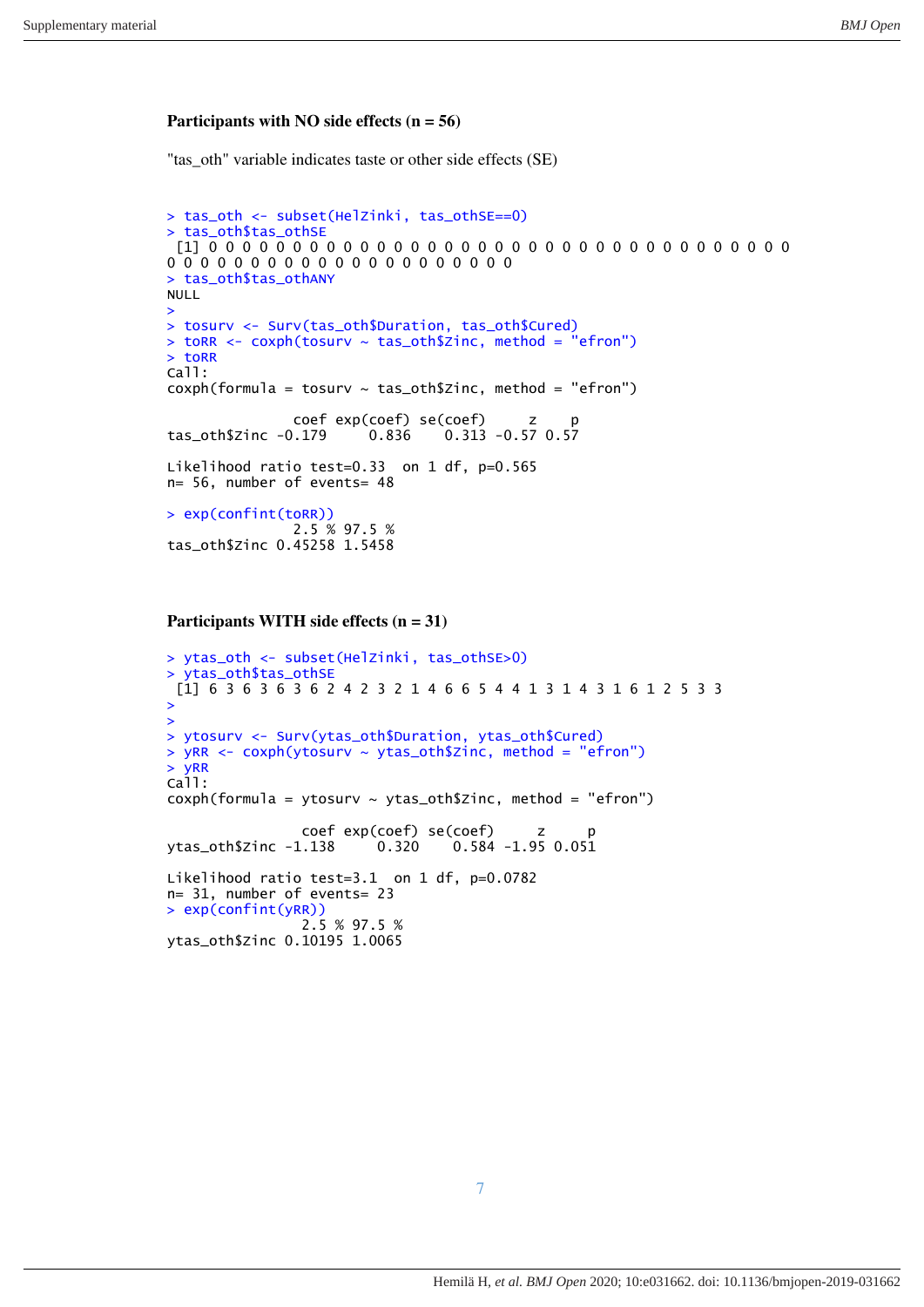**Participants still sick on the 4th day and cured by the 7th day** 

```
> Day7 = matrix(c(11,21,26,10), nrow = 2)
> Day\overline{?} [,1] [,2] 
[1,] 11 26
[2,] 21 10
\begin{array}{c} \left[ \begin{smallmatrix} 1 \\ 2 \end{smallmatrix} \right] \\ \left[ \begin{smallmatrix} 2 \\ \end{smallmatrix} \right] \end{array}> 
  fisher.test(Day7)
            Fisher's Exact Test for Count Data 
data: Day7
p-value = 0.0031alternative hypothesis: true odds ratio is not equal to 1 
95 percent confidence interval: 
 0.062983 0.631049 
sample estimates: 
odds ratio 
  0.20682
```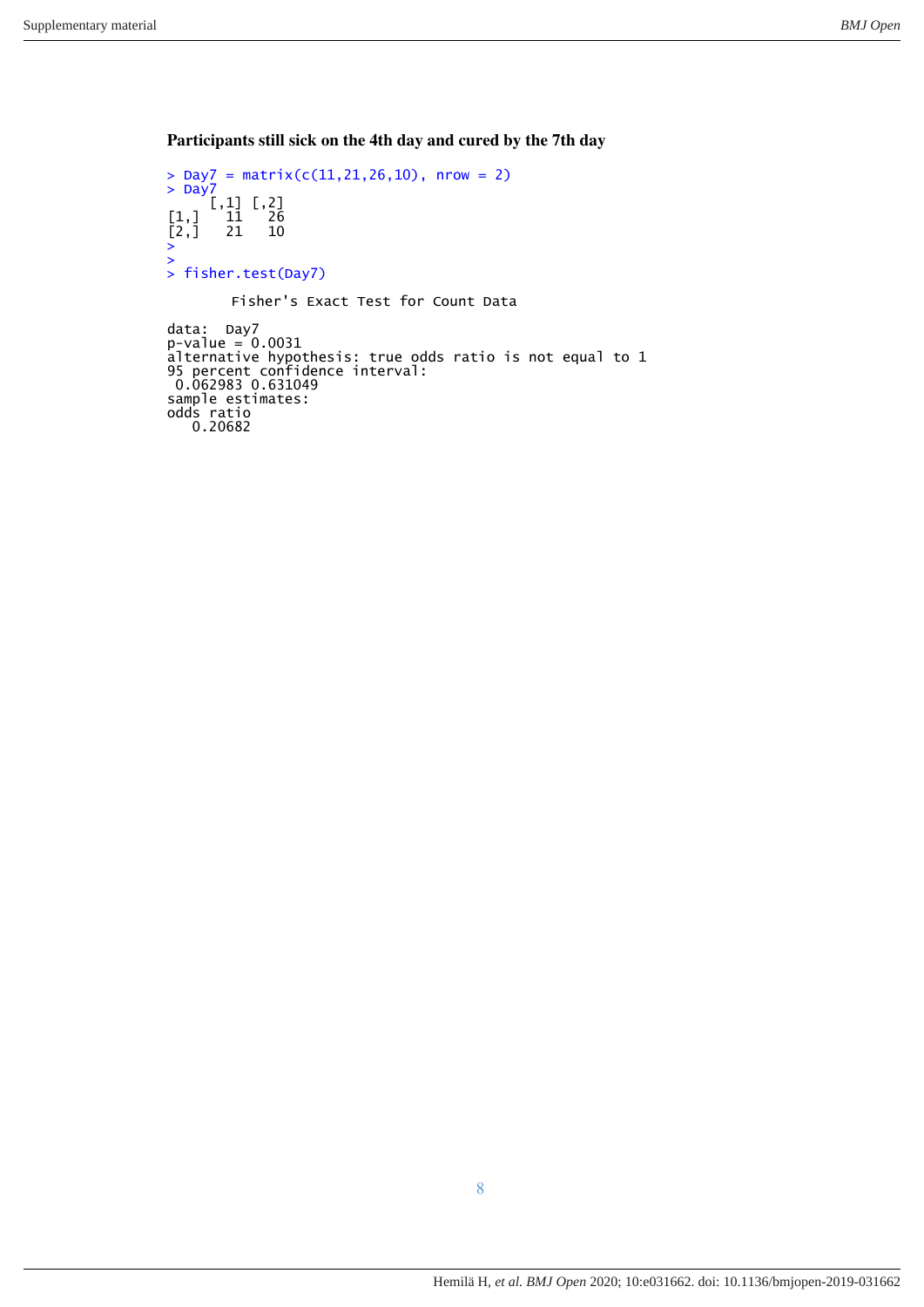# **Table S2**: **Analysis Turner (2000) zinc gluconate trial with induced rhinovirus colds**  <https://doi.org/10.1086/317437>

Extraction of recovery data from Figure 1A for Placebo and Zn gluconate The published figure was measured as pixel units and transformed to patients:

|                  | Turner 2000 experimental colds; Figure 1A |            |             |         |            |                |                         |              |                  |                |            |             |         |            |                |                |            |
|------------------|-------------------------------------------|------------|-------------|---------|------------|----------------|-------------------------|--------------|------------------|----------------|------------|-------------|---------|------------|----------------|----------------|------------|
|                  | Zn gluconate (n=69)                       |            |             |         |            |                |                         |              |                  | Placebo (n=67) |            |             |         |            |                |                |            |
|                  |                                           |            |             |         |            |                |                         |              |                  |                |            |             |         |            |                |                |            |
| Day              | pixels                                    | difference | To          | To      |            | To             | Cured                   |              | Day              | pixels         | difference | To          | To      |            | To             | Cured          |            |
|                  |                                           | pixels     | Fig         | persons | Difference | person         | per                     |              |                  | 100%-          | pixels     | Fig         | persons | Difference | person         | per            |            |
|                  |                                           |            | scale       |         |            | integers       | period                  |              |                  | 2714           |            | scale       |         |            | integers       | period         |            |
|                  |                                           |            | (0 to 100%) | 69      |            |                |                         |              |                  |                |            | (0 to 100%) | 67      |            |                |                |            |
| $\mathbf 0$      | 139                                       |            | 100,0       | 69,0    |            | 69             | $\mathbf{0}$            | $\mathbf{0}$ | $\mathbf{0}$     | 139            |            | 100,0       | 67,0    |            | 67             | $\circ$        | $\pmb{0}$  |
| 0,5              | 513                                       |            | 85.5        | 59.0    | 10.0       | 59             | 10                      | 10           | 0,5              | 371            |            | 91.0        | 61.0    | 6.0        | 61             | 6              | 6          |
| $\mathbf{1}$     | 658                                       |            | 79,8        | 55,1    | 3,9        | 55             | $\ddot{\phantom{a}}$    | 14           | $\mathbf{1}$     | 482            |            | 86,7        | 58,1    | 2,9        | 58             | 3              | $^{\rm 9}$ |
| 1,5              | 1071                                      |            | 63.8        | 44.0    | 11.1       | 44             | 11                      | 25           | 1,5              | 713            |            | 77.7        | 52.1    | 6.0        | 52             | 6              | 15         |
| $\overline{2}$   | 1182                                      |            | 59.5        | 41.1    | 3.0        | 41             | 3                       | 28           | $\overline{2}$   | 830            |            | 73.2        | 49.0    | 3.0        | 49             | 3              | 18         |
| 2,5              | 1558                                      |            | 44,9        | 31,0    | 10,1       | 31             | 10                      | 38           | 2,5              | 1139           |            | 61,2        | 41,0    | 8,0        | 41             | 8              | 26         |
| 3                | 1782                                      |            | 36.2        | 25.0    | 6.0        | 25             | 6                       | 44           | 3                | 1330           |            | 53.7        | 36.0    | 5.0        | 36             | 5              | 31         |
| 3,5              | 2048                                      |            | 25,9        | 17,8    | 7,1        | 18             | $\overline{7}$          | 51           | 3,5              | 1676           |            | 40,3        | 27,0    | 9,0        | 27             | 9              | 40         |
| $\boldsymbol{4}$ | 2162                                      | 114        | 21.4        | 14.8    | 3.1        | 15             | 3                       | 54           | $\boldsymbol{4}$ | 1981           |            | 28.5        | 19.1    | 7,9        | 19             | 8              | 48         |
| 4,5              | 2200                                      | 38         | 20.0        | 13,8    | 1,0        | 14             | $\mathbf{1}$            | 55           | 4,5              | 2104           | 123        | 23,7        | 15,9    | 3,2        | 16             | 3              | 51         |
| 5                | 2234                                      | 34         | 18,6        | 12,9    | 0.9        | 13             | $\mathbf{1}$            | 56           | 5                | 2104           |            | 23.7        | 15.9    | 0.0        | 16             | $\circ$        | 51         |
| 5,5              | 2311                                      | 77         | 15,7        | 10,8    | 2,1        | 11             | $\overline{\mathbf{c}}$ | 58           | 5,5              | 2141           | 37         | 22,3        | 14,9    | 1,0        | 15             | $\mathbf{1}$   | 52         |
| 6                | 2352                                      | 41         | 14,1        | 9,7     | 1,1        | 10             | $\mathbf{1}$            | 59           | 6                | 2141           |            | 22.3        | 14,9    | 0,0        | 15             | 0              | 52         |
| 6,5              | 2352                                      |            | 14.1        | 9.7     | 0.0        | 10             | $\mathbf 0$             | 59           | 6,5              | 2141           |            | 22.3        | 14.9    | 0.0        | 15             | $\circ$        | 52         |
| $\overline{7}$   | 2390                                      | 38         | 12,6        | 8,7     | 1.0        | $^{9}$         | $\mathbf{1}$            | 60           | $\overline{7}$   | 2182           | 41         | 20.7        | 13.8    | 1,1        | 14             | $\mathbf{1}$   | 53         |
| 7,5              | 2390                                      |            | 12,6        | 8,7     | 0.0        | $\mathbf{9}$   | $\mathbf{0}$            | 60           | 7,5              | 2218           | 36         | 19,3        | 12.9    | 0,9        | 13             | $\mathbf{1}$   | 54         |
| 8                | 2427                                      | 37         | 11,1        | 7,7     | 1,0        | 8              | $\mathbf{1}$            | 61           | 8                | 2303           | 85         | 16,0        | 10,7    | 2,2        | 11             | $\bar{2}$      | 56         |
| 8,5              | 2500                                      | 73         | 8.3         | 5.7     | 2.0        | 6              | $\overline{2}$          | 63           | 8.5              | 2345           | 42         | 14.3        | 9.6     | 1.1        | 9              | $\overline{c}$ | 58         |
| 9                | 2500                                      |            | 8,3         | 5,7     | 0,0        | 6              | 0                       | 63           | 9                | 2388           | 43         | 12,7        | 8,5     | 1,1        | 8              | $\mathbf{1}$   | 59         |
| 9,5              | 2500                                      |            | 8,3         | 5,7     | 0.0        | 6              | $\mathbf 0$             | 63           | 9,5              | 2430           | 42         | 11.0        | 7,4     | 1,1        | $\overline{7}$ | $\mathbf{1}$   | 60         |
| 10               | 2572                                      | 72         | 5,5         | 3,8     | 1,9        | $\overline{4}$ | $\overline{2}$          | 65           | 10               | 2430           |            | 11,0        | 7,4     | 0,0        | $\overline{7}$ | 0              | 60         |
| 10,5             | 2607                                      | 35         | 4,2         | 2,9     | 0.9        | 3              | $\mathbf{1}$            | 66           | 10,5             | 2430           |            | 11,0        | 7,4     | 0.0        | $\overline{7}$ | 0              | 60         |
| 11               | 2684                                      | 77         | 1,2         | 0.8     | 2.1        | $\mathbf{1}$   | $\overline{2}$          | 68           | 11               | 2470           | 40         | 9.5         | 6.3     | 1,0        | 6              | $\mathbf{1}$   | 61         |
| 11,5             | 2717                                      | 33         | $-0,1$      | $-0,1$  | 0,9        | $\mathsf{o}\,$ | $\mathbf{1}$            | 69           | 11,5             | 2470           |            | 9,5         | 6,3     | 0,0        | 6              | 0              | 61         |
| 12               |                                           |            |             |         |            |                |                         | 69           | 12               | 2470           |            | 9.5         | 6.3     | 0.0        | 6              | $\circ$        | 61         |
| 12,5             |                                           |            |             |         |            |                |                         |              | 12,5             | 2510           | 40         | 7.9         | 5,3     | 1,0        | 5              | $\mathbf{1}$   | 62         |
| 13               |                                           |            |             |         |            |                |                         |              | 13               | 2510           |            | 7.9         | 5.3     | 0,0        | 5              | $\circ$        | 62         |
| 13,5             |                                           |            |             |         |            |                |                         |              | 13.5             | 2510           |            | 7.9         | 5.3     | 0.0        | 5              | $\circ$        | Censored   |
|                  |                                           |            |             |         |            |                |                         |              |                  | Censor         | 204        |             |         |            |                |                |            |
|                  |                                           |            |             |         |            | $n =$          | 69                      |              |                  |                |            |             |         |            | $n =$          | 62             |            |

| Zn gluconate (n=69) |                | Placebo (n=67) |                |          |
|---------------------|----------------|----------------|----------------|----------|
|                     | Cured          |                |                | Censored |
| Day                 |                | Day            | Cured          |          |
|                     | per            |                | per            |          |
|                     | period         |                | period         |          |
| 0.5                 | 10             | 0.5            | 6              |          |
| 1.0                 | $\overline{4}$ | 1.0            | 3              |          |
| 1.5                 | 11             | 1.5            | 6              |          |
| 2.0                 | 3              | 2.0            | 3              |          |
| 2.5                 | 10             | 2.5            | 8              |          |
| 3.0                 | 6              | 3.0            | 5              |          |
| 3.5                 | $\overline{7}$ | 3.5            | 9              |          |
| 4.0                 | 3              | 4.0            | 8              |          |
| 4.5                 | $\mathbf{1}$   | 4.5            | 3              |          |
| 5.0                 | $\mathbf{1}$   | 5.0            | 0              |          |
| 5.5                 | $\overline{c}$ | 5.5            | $\mathbf{1}$   |          |
| 6.0                 | $\mathbf{1}$   | 6.0            | $\overline{0}$ |          |
| 6.5                 | 0              | 6.5            | 0              |          |
| 7.0                 | $\mathbf{1}$   | 7.0            | 1              |          |
| 7.5                 | 0              | 7.5            | $\mathbf{1}$   |          |
| 8.0                 | $\mathbf{1}$   | 8.0            | $\overline{c}$ |          |
| 8.5                 | $\overline{c}$ | 8.5            | $\overline{2}$ |          |
| 9.0                 | $\overline{0}$ | 9.0            | 1              |          |
| 9.5                 | 0              | 9.5            | $\mathbf{1}$   |          |
| 10                  | $\overline{2}$ | 10             | $\mathbf 0$    |          |
| 10.5                | $\mathbf{1}$   | 10.5           | 0              |          |
| 11                  | $\overline{2}$ | 11             | $\mathbf{1}$   |          |
| 11.5                | 1              | 11.5           | $\mathbf 0$    |          |
|                     |                | 12             | 0              |          |
|                     |                | 12.5           | 1              |          |
|                     |                | 13             | $\mathbf 0$    |          |
|                     |                | 13.5           |                | 5        |
| <b>Total</b>        | 69             |                | 62             | 5        |

9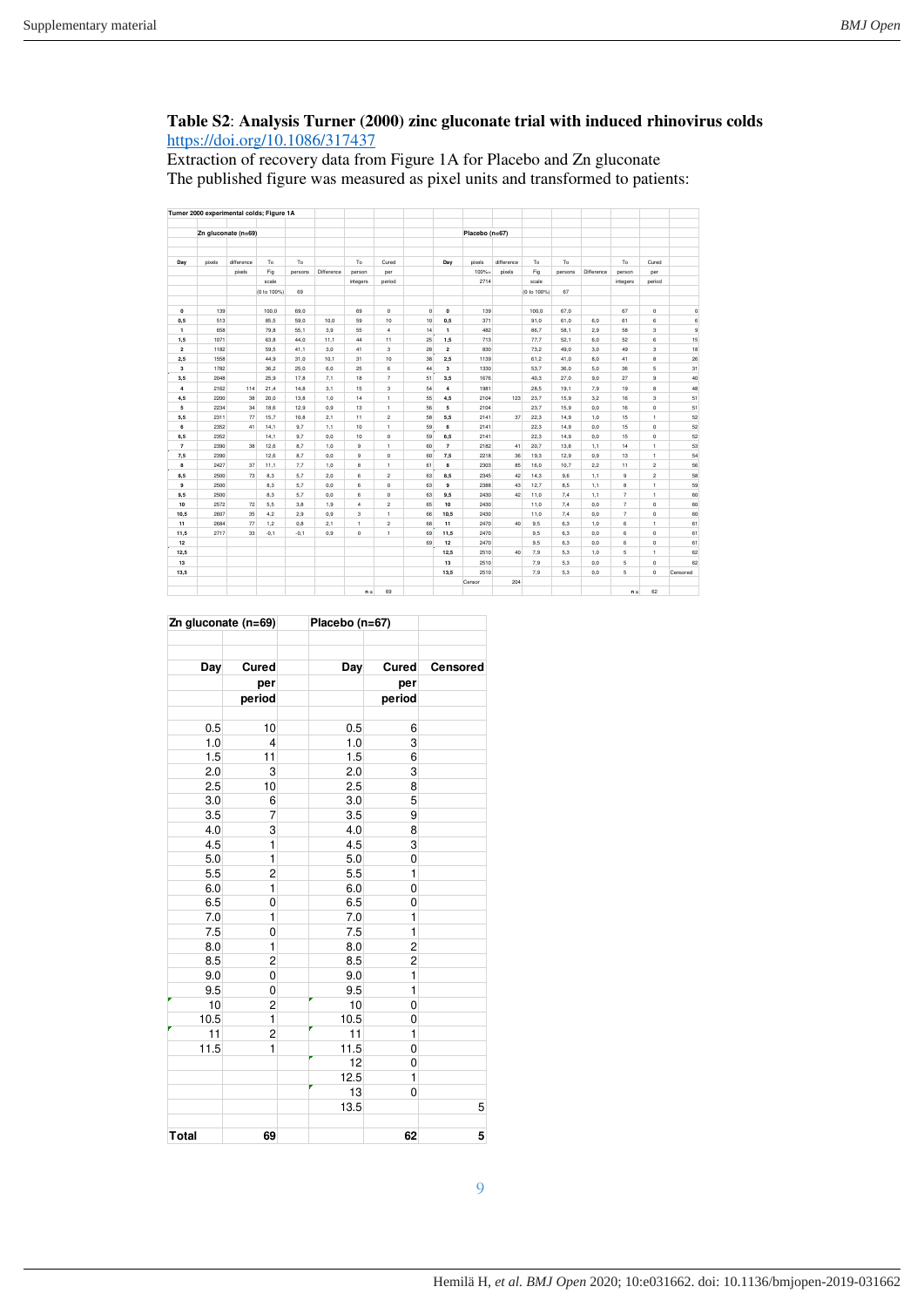# > CrossTable(Turner\$days,Turner\$zinc, prop.r ="F", prop.c ="F", prop.t ="F<br>", prop.chisq ="F")

| Turner\$days    | Turner\$zinc<br>0 | 1                       | Row Total               |
|-----------------|-------------------|-------------------------|-------------------------|
| 0.5             | 6                 | 10                      | 16                      |
| 1               | 3                 | 4                       | 7                       |
| 1.5             | 6                 | 11                      | 17                      |
| $\overline{c}$  | 3                 | $\overline{\mathbf{3}}$ | 6                       |
| 2.5             | 8                 | 10                      | 18                      |
| 3               | 5                 | 6                       | 11                      |
| 3.5             | 9                 | 7                       | 16                      |
| 4               | 8                 | 3                       | 11                      |
| 4.5             | 3                 | $\mathbf{1}$            | 4                       |
| 5               | 0                 | $\overline{1}$          | $\overline{1}$          |
| 5.5             | $\overline{1}$    | $\overline{c}$          | 3                       |
| 6               | 0                 | 1                       | 1                       |
| 7               | $\mathbf{1}$      | $\mathbf{1}$            | $\overline{\mathbf{c}}$ |
| 7.5             | $\overline{1}$    | $\mathbf 0$             | $\overline{1}$          |
| 8               | $\overline{c}$    | $\overline{1}$          | 3                       |
| 8.5             | $\overline{2}$    | $\overline{c}$          | 4                       |
| 9               | $\mathbf{1}$      | 0                       | $\mathbf{1}$            |
| 9.5             | $\mathbf{1}$      | 0                       | $\overline{1}$          |
| 10              | 0                 | $\overline{c}$          | $\overline{\mathbf{c}}$ |
| 10.5            | 0                 | 1                       | 1                       |
| 11              | $\overline{1}$    | $\overline{c}$          | 3                       |
| 11.5            | 0                 | $\mathbf{1}$            | $\mathbf{1}$            |
| 12.5            | $\overline{1}$    | 0                       | $\overline{1}$          |
| 13.5            | 5                 | $\overline{0}$          | 5                       |
| Column<br>Total | 67                | 69                      | 136                     |
|                 |                   |                         |                         |

## Total Observations in Table: 136